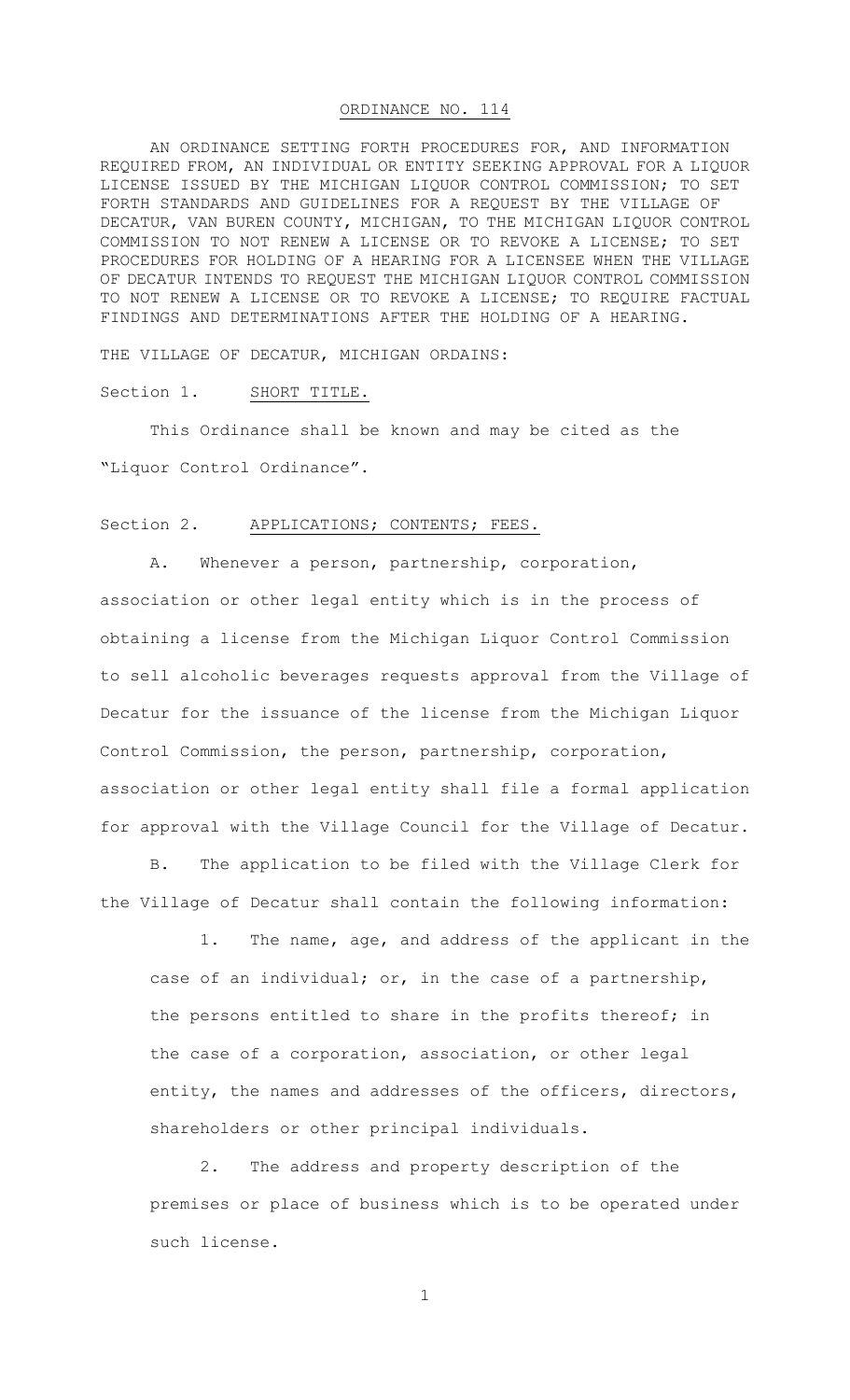3. A statement whether applicant has made application for a similar or other license on premises other than described in this application, and the disposition of such application.

4. A statement that applicant has never been convicted of a felony and is not disqualified to receive a license by reason of any matter or thing contained in this Ordinance or the laws of the State of Michigan.

5. A statement that the applicant will not violate any of the laws of the State of Michigan or of the United States or any rules or regulations of the Michigan Liquor Control Commission, or any Ordinances of the Village of Decatur in the conduct of its business.

6. Any application for approval of a new license or for approval of the transfer of any currently valid or renewal license to a new location shall be accompanied by an eight and one-half (8-1/2) inch by eleven (11) inch building and grounds layout diagram showing the entire structure, premises, and grounds, and in particular the specific areas where the license is to be utilized. The plans shall demonstrate adequate off-street parking, lighting, refuse disposal facilities and, where appropriate, adequate plans for screening and noise control.

C. Along with the application, the applicant shall pay a processing fee which shall be established by the Village Council from time to time.

## Section 2. PUBLIC HEARING; APPROVAL.

The Village Council shall set a date for a Public Hearing at which time comments can be received from the general public in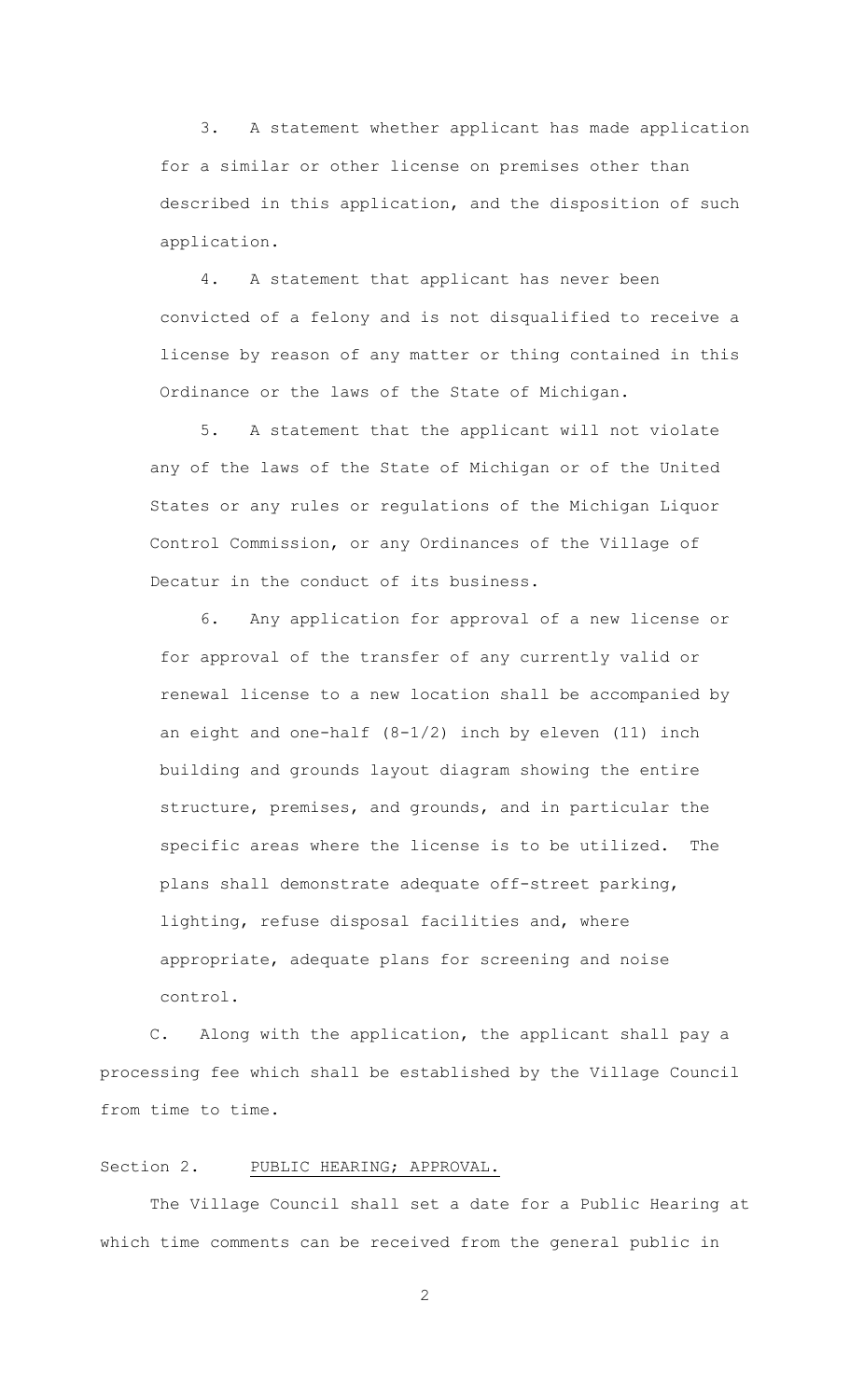regard to the application and at which time the applicant or its agents can be questioned by the Village Council. After passing a Resolution setting a Public Hearing, the Village Clerk shall cause notice to be published in a local newspaper in general circulation in the Village of Decatur at least five (5) business days prior to the Hearing. Approval of the application shall be by a majority of the Village Council.

### Section 3. REFUSAL TO APPROVE.

If the Village Council refuses to approve the application the applicant shall be advised in writing and shall be advised as to the basis for the refusal.

## Section 4. LENGTH OF APPROVAL.

Approval of the applicant as a licensee of the Michigan Liquor Control Commission shall be continuing until a transfer to a subsequent applicant or until action is taken by the Village Council as hereinafter set forth to object to the annual renewal required by the Michigan Liquor Control Commission or until a request by the Village Council to the Michigan Liquor Control Commission that the license be revoked.

# Section 5. STANDARDS AND GUIDELINES FOR OBJECTION TO RENEWAL OF OR REQUEST FOR REVOCATION TO MICHIGAN LIQUOR CONTROL COMMISSION.

The Village Council may object to the annual renewal of the license by the Michigan Liquor Control Commission or may request that the license be revoked upon a determination based on a preponderance of the evidence presented at the Public Hearing described hereafter, that any of the following exist:

A. Violation of any law of the State of Michigan or United States, or any rule or regulation of the Michigan Liquor Control Commission, or a violation of any Ordinances of the Village of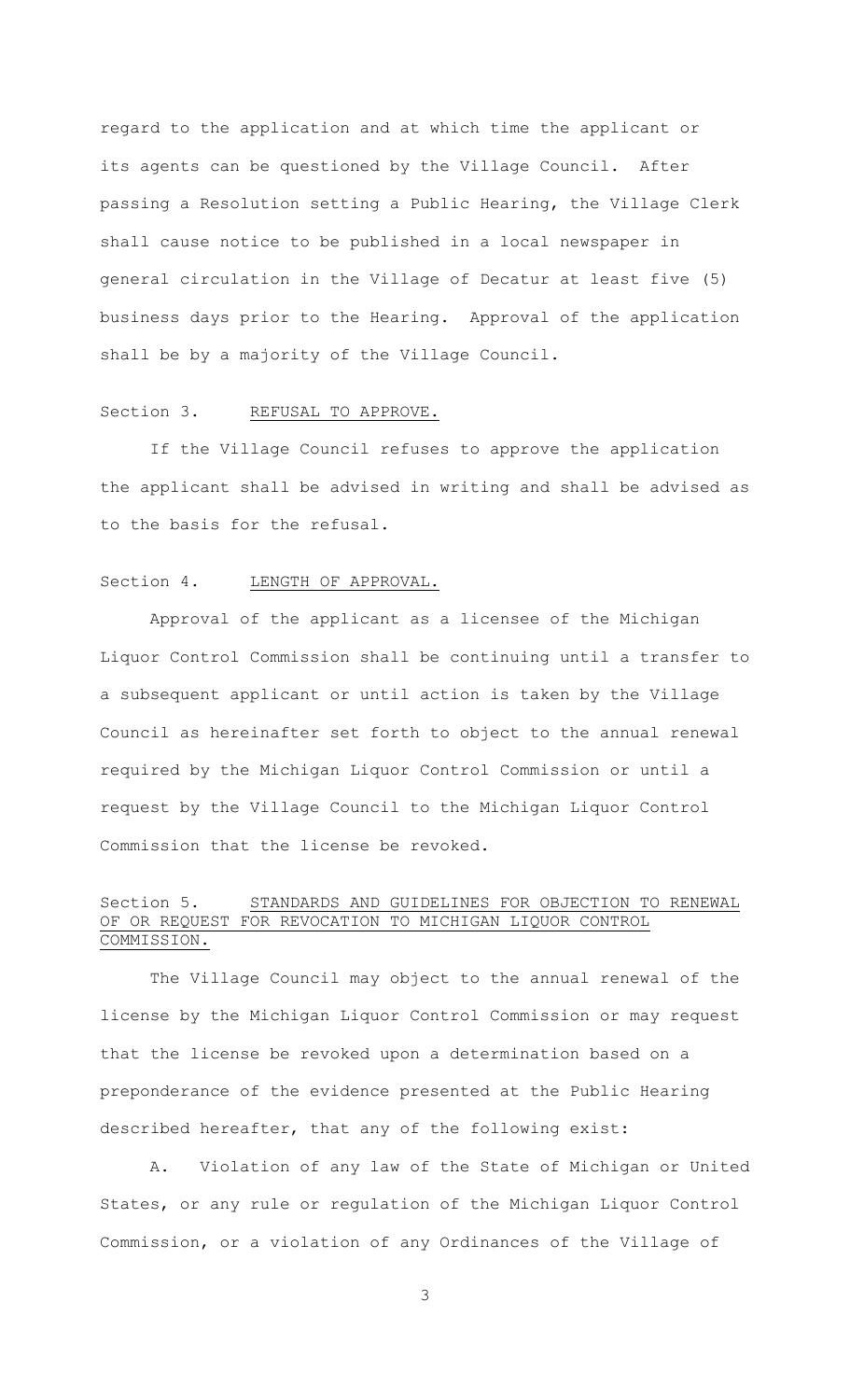Decatur.

B. Maintaining of a nuisance upon the premises, including but not limited to any of the following:

1. A pattern of patron conduct in the neighborhood of the licensed establishment which is in violation of the law and/or disturbs the peace, order, and tranquility of the neighborhood.

2. Entertainment which disturbs the peace, order, and tranquility of the neighborhood.

C. Making a false or fraudulent statement or answer in the application described in Section 2 above.

D. Non-payment of real property taxes and/or personal property taxes as same become due. Section 6. PUBLIC HEARING.

The Public Hearing referenced above in Section 5 shall be conducted by the Village Council as a whole at a regular or special meeting. The Village Clerk shall serve the license holder, by first class mail, mailed not less than ten (10) days prior to the Public Hearing, which notice shall contain the following information:

A. Notice of proposed action;

B. Date, time, and location of the Public Hearing;

C. A detailed statement as to the reasons for the proposed action citing specific standards and guidelines the licensee has not complied with or has otherwise violated;

D. A statement as to the Licensee's rights at the hearing, including the opportunity to defend against the allegations by confronting any adverse witnesses and by presenting witnesses, evidence, and arguments;

E. A statement that the licensee has the right to be represented by an attorney at said Public Hearing.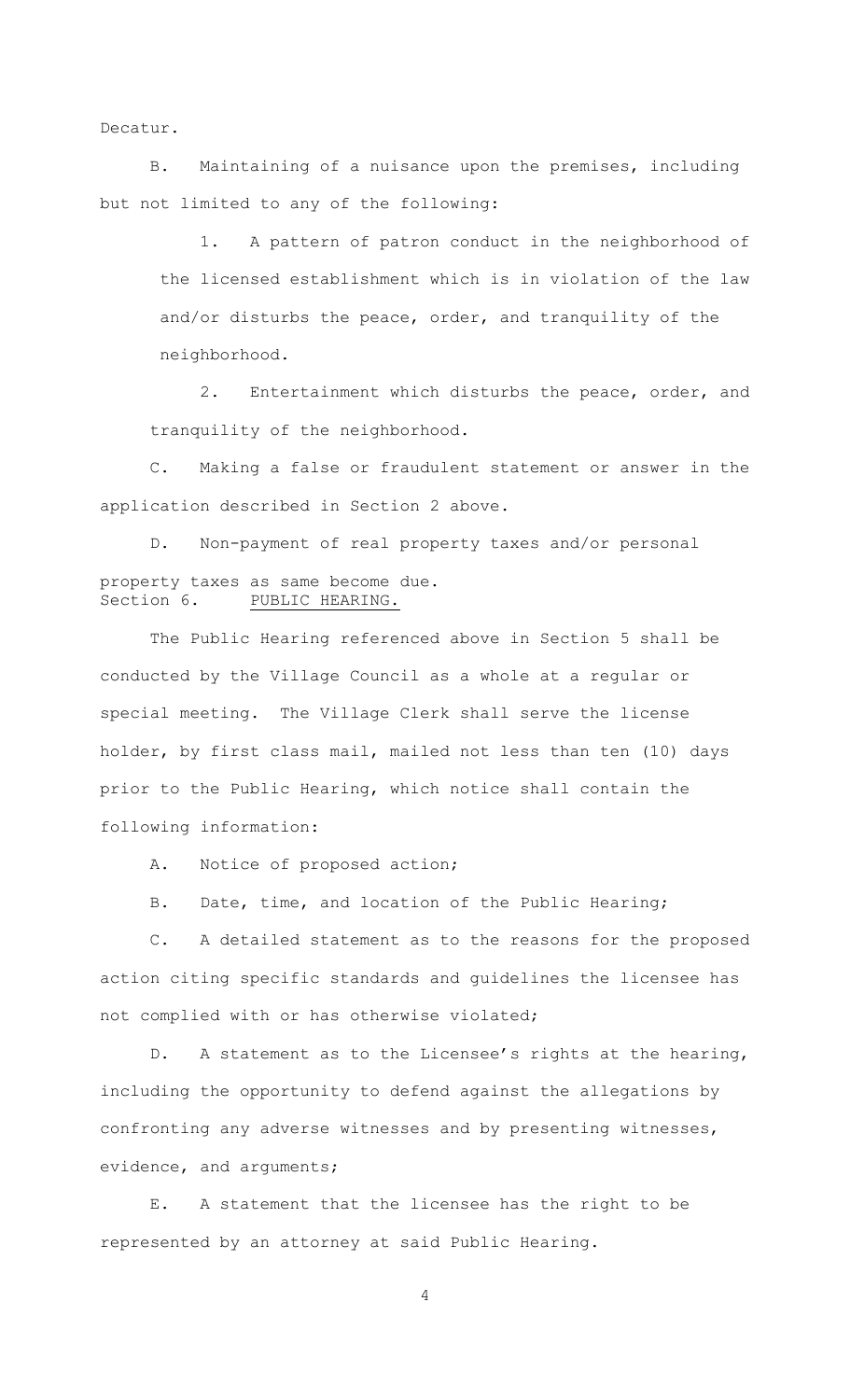# Section 7. PROCEDURE AT PUBLIC HEARING; FINDINGS AND DETERMINATION; NOTIFICATION.

A. At the Public Hearing the Village President shall act as the presiding official. The Village representative shall present witnesses and evidence in support of the proposed action; the witnesses called by or on behalf of the Village may be crossexamined by the licensee or the licensee's attorney. The licensee shall thereafter present any witnesses, evidence or argument against the proposed action; the Village representative may thereafter cross-examine the licensee's witnesses. Any individual Council member may question witnesses called by either the licensee or the Village. There shall be an opportunity for comments from the general public.

B. Following the Public Hearing the Village Council shall make specific findings of fact and determinations in regard to the proposed action.

C. If the Village Council passes a Resolution to request that the license not be renewed by the Michigan Liquor Control Commission or to have the license revoked, a certified copy of the Resolution and a certified copy of the separate statement of findings and determinations shall be delivered to the licensee and to the Michigan Liquor control Commission.

#### Section 9. SEVERABILITY.

Should any section, subsection, sentence, clause, phrase or portion of this Ordinance be held invalid or unconstitutional by any Court of competent jurisdiction, such portion shall be deemed a separate, distinct and independent provision and such determination shall not affect the validity of the remaining portions of this Ordinance.

Section 10. EFFECTIVE DATE.